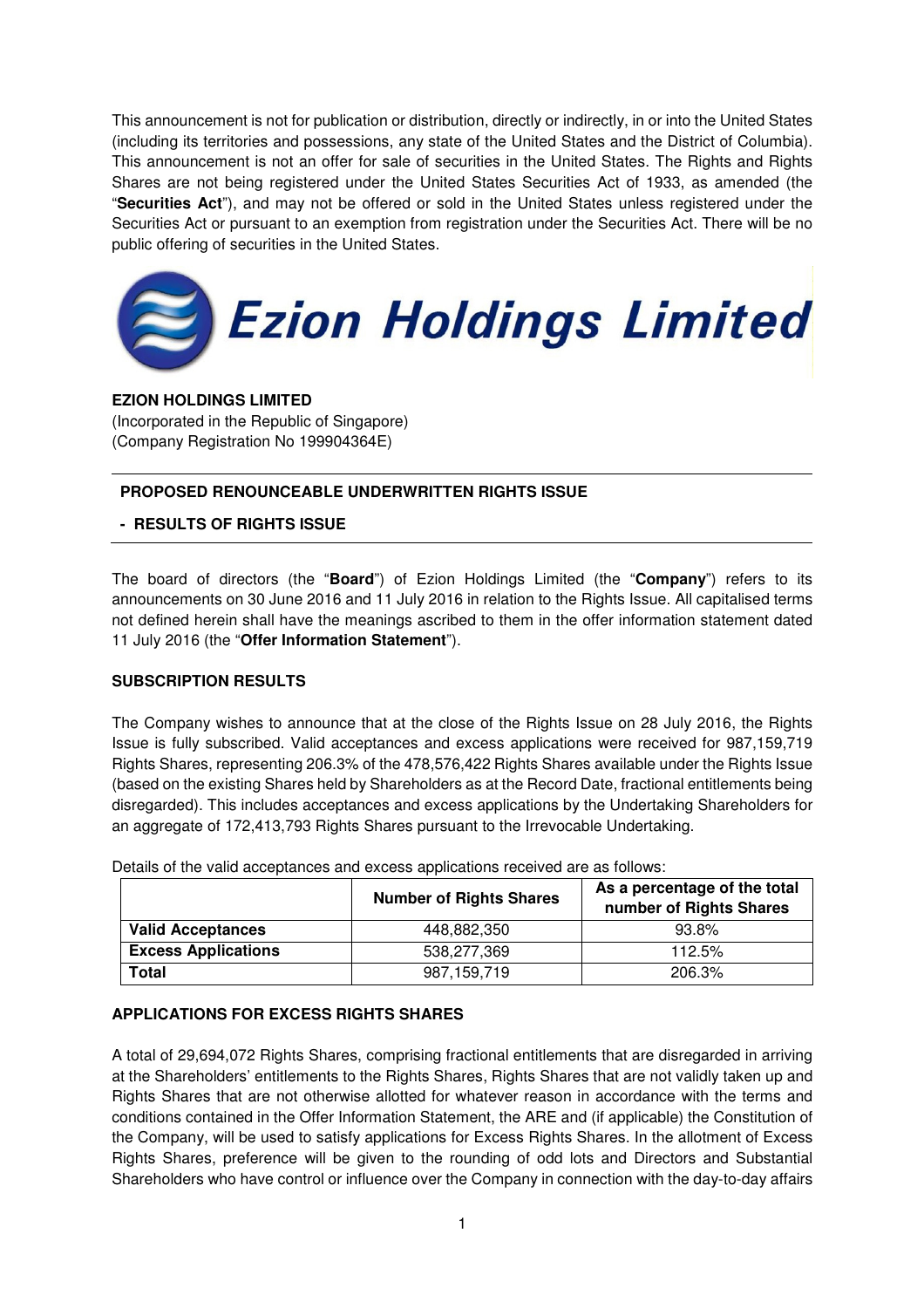of the Company or the terms of the Rights Issue, or have representation (direct or through a nominee) on the Board, including the Undertaking Shareholders, will rank last in priority in the rounding of odd lots and the allotment of Excess Rights Shares.

# **CREDITING OF RIGHTS SHARES INTO SECURITIES ACCOUNTS**

Upon the crediting of the Rights Shares and Excess Rights Shares, CDP will send to successful subscribers, by ordinary post and at their own risk, a notification letter showing the number of Rights Shares and Excess Rights Shares credited to their respective Securities Accounts.

# **REFUND OF SUBSCRIPTION MONIES**

When any acceptance for Rights Shares and/or excess application is invalid or unsuccessful, the amount paid on acceptance and/or application will be returned or refunded to such applicants without interest or any share of revenue or other benefit arising there from within three (3) business days after the commencement of trading of the Rights Shares by any one (1) or a combination of the following

- (i) where the acceptance and/or application had been made through CDP, by means of a crossed cheque in Singapore currency drawn on a bank in Singapore and sent by ordinary post at their own risk to their mailing address in Singapore as recorded with CDP or in such other manner as they may have agreed with CDP for the payment of any cash distributions; and
- (ii) where the acceptance and/or application had been made through Electronic Applications through an ATM of a Participating ATM Bank, by crediting their bank account with the relevant Participating ATM Bank at their own risk, the receipt by such bank being a good discharge to the Company, the Lead Manager, the Joint Underwriters and CDP of their obligations, if any, thereunder.

### **DISTRIBUTION OF NET SALE PROCEEDS OF RIGHTS TO FOREIGN SHAREHOLDERS**

A total of 2,997,134 Rights which would otherwise have been provisionally allotted to Foreign Shareholders have been sold on the SGX-ST. The net proceeds from all such sales, after deduction of all expenses therefrom, will be pooled and thereafter distributed to Foreign Shareholders in proportion to their respective shareholdings or, as the case may be, the number of Shares entered against their names in the Depository Register as at the Record Date and sent to them at their own risk by ordinary post, provided that where the amount of net proceeds to be distributed to any single Foreign Shareholder, persons in the United States, U.S. persons or persons acting to the account or benefit of any such persons is less than S\$10.00, the Company shall be entitled to retain or deal with such net proceeds as the Directors may, in their absolute discretion, deem fit for the sole benefit of the Company and no Foreign Shareholders, persons in the United States, U.S. persons or persons acting to the account or benefit of any such persons shall have any claim whatsoever against the Company, the Lead Manager, the Joint Underwriters, the Directors, the Share Registrar, CPF Board, CDP or their respective officers in connection therewith.

### **ISSUE AND LISTING OF RIGHTS SHARES**

The Rights Shares are expected to be issued on 5 August 2016 and listed and quoted on the Main Board of the SGX-ST with effect from 9.00 a.m. on 8 August 2016. The Company will release an announcement via SGXNET in due course in respect of the aforementioned.